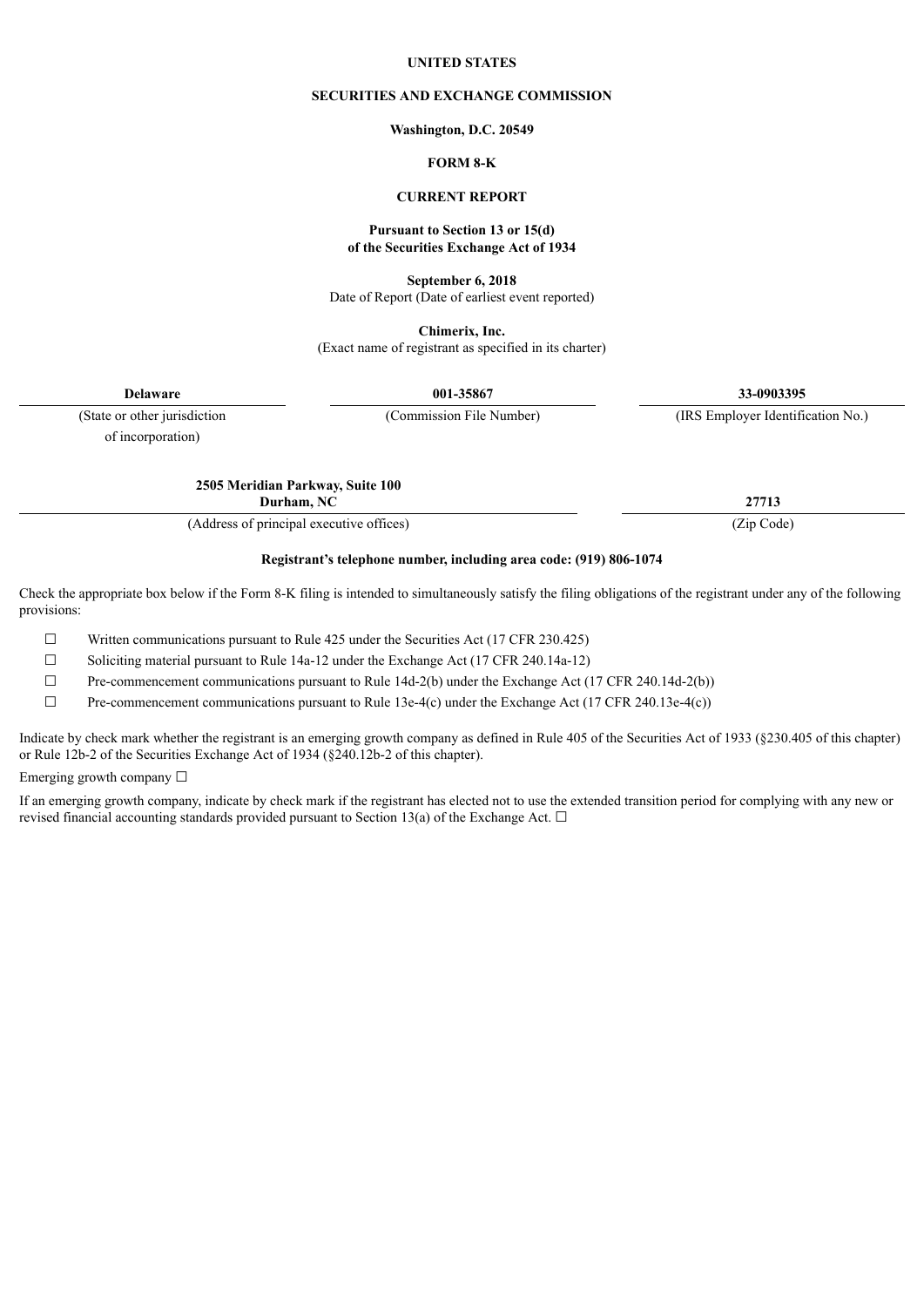### Item 5.02 Departure of Directors or Certain Officers; Election of Directors; Appointment of Certain Officers; Compensatory Arrangements **of Certain Officers.**

On September 6, 2018, the Compensation Committee of the Board of Directors of Chimerix, Inc. (the "*Company*") amended the Company's Officer Severance Benefit Plan (as amended, the "*Amended Severance Plan*") to provide that the Amended Severance Plan would terminate upon the earliest of (i) on December 6, 2021, if the closing of a change of control has not occurred on or prior to such date, or (ii) following satisfaction of all the Company's obligations under the Amended Severance Plan.

The foregoing summary of the Amended Severance Plan does not purport to be complete and is qualified in its entirety by reference to the Amended Severance Plan, which will be attached as an exhibit to the Company's Quarterly Report on Form 10-Q for the quarter ending September 30, 2018.